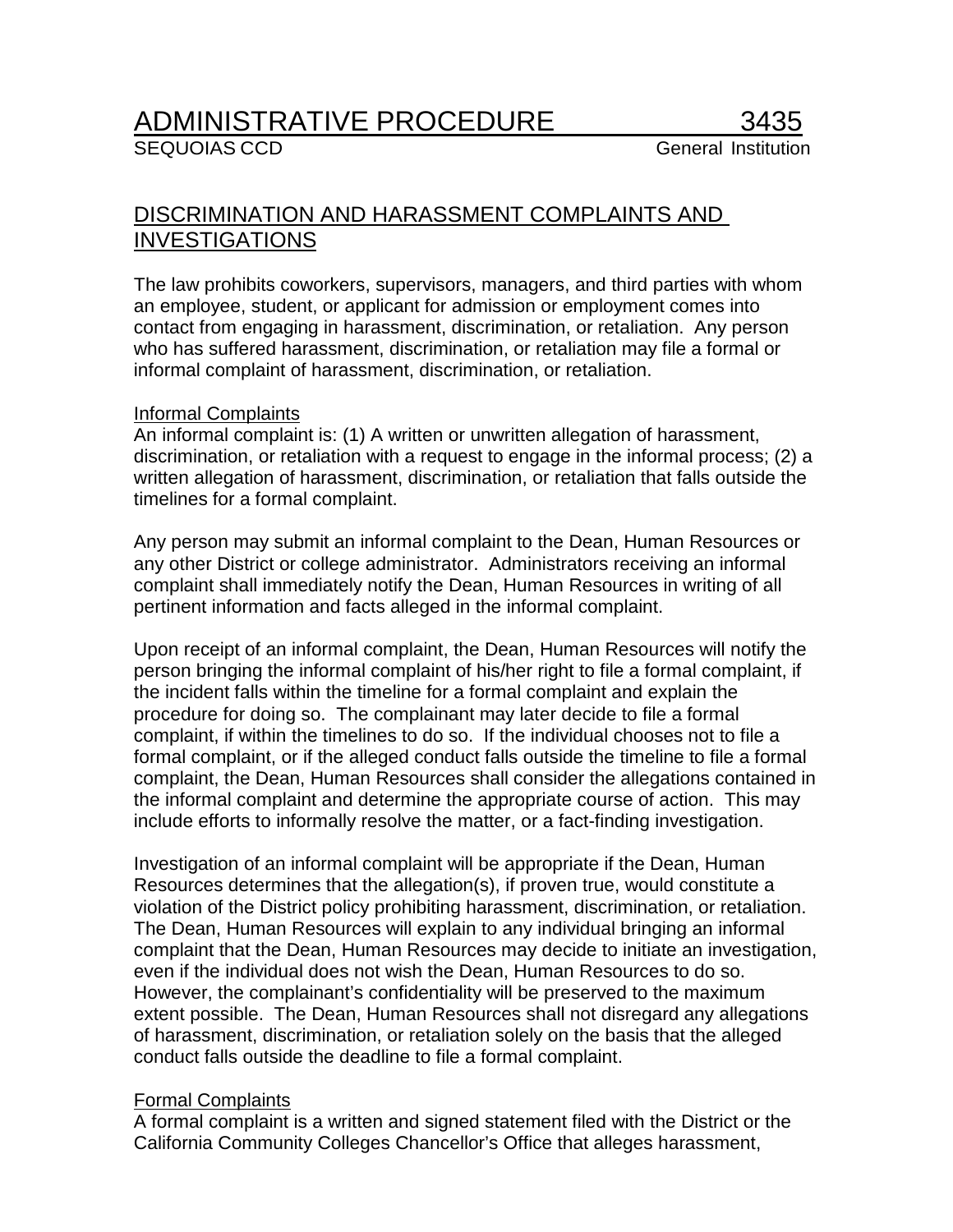discrimination, or retaliation in violation of the District's Board Policies, Administrative Procedures or in violation of state or federal law.

Formal Complaints must be filed with the Chancellor of the California Community Colleges or the Dean, Human Resources unless the party submitting the Formal Complaint alleges discrimination, harassment, or retaliation against the responsible district officer, in which case it should be submitted directly to the Superintendent/President or the Chancellor of the California Community Colleges.

Formal Complaints should be submitted on the form prescribed by the Chancellor of the California Community Colleges. A copy of the form will be available at the District Human Resources Department and on district's web site.

If any party submits a written allegation of harassment, discrimination, or retaliation not on the form described above, the District will seek to have the individual complete and submit the form. However, if the individual chooses not to do so, the District will attach the written allegation(s) to the form and treat it as a Formal Complaint. In no instance will the District reject a written allegation of harassment, discrimination, or retaliation on the basis that it was not submitted on the proper form.

A Formal Complaint must meet each of the following criteria:

- It must allege facts with enough specificity to show that the allegations, if true, would constitute a violation of District policies or procedures prohibiting discrimination, harassment, or retaliation;
- The complainant must sign and date the Formal Complaint;
- The complainant must file any Formal Complaint not involving employment within one year of the date of the alleged discriminatory, harassing, or retaliatory conduct or within one year of the date on which the complainant knew or should have known of the facts underlying the allegation(s) of discrimination, harassment, or retaliation.
- The complainant must file any Formal Complaint alleging discrimination, harassment, or retaliation in employment within 180 days of the date of the alleged discriminatory, harassing, or retaliatory conduct, except that this period shall extended by no more than 90 days following the expiration of the 180 days if the complainant first obtained knowledge of the facts of the alleged violation after the expiration of the 180 days.

If the Formal Complaint does not meet the requirements set forth above, the Dean, Human Resources will promptly return it to the complainant and specify the defect. If the sole defect is that the Formal Complaint was filed outside the applicable proscribed timeline, the Dean, Human Resources will handle the matter as an informal complaint.

Oversight of Complaint Procedure: The Dean, Human Resources is the "responsible District officer" charged with receiving complaints of discrimination or harassment and coordinating their investigation.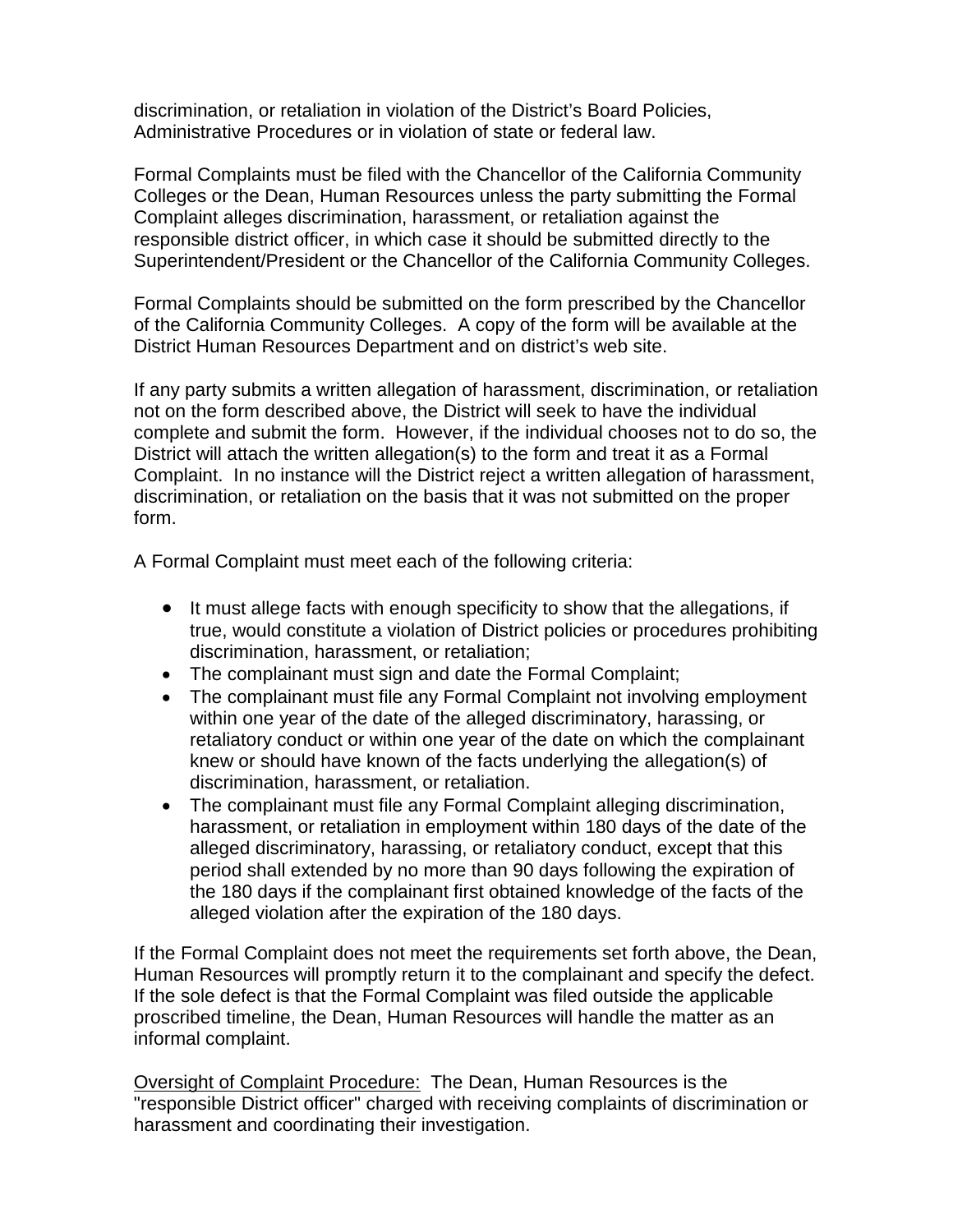The actual investigation of complaints may be assigned by Dean, Human Resources to other trained, qualified staff or to outside persons or organizations under contract with the District. This shall occur whenever the Dean, Human Resources is named in the complaint or implicated by the allegations in the complaint.

## Authority over the parties:

The District has authority over students, employees, and third parties for alleged violations of this policy that occur on District property or in District programs and activities. The District will exercise authority over events that occur off-campus to determine if the conduct occurred in the context of an education program or activity or had continuing effects on campus or in an off-campus education program or activity.

## Who May File a Complaint:

Any student, employee, or third party, individually or as a member of a class or on behalf of others, may file a complaint alleging discrimination or harassment that is prohibited by the District's anti-discrimination and anti-harassment policies and procedures. A student, employee, or third party who believes he/she has been discriminated against or harassed in violation of these policy and procedures may make a complaint orally or in writing.

## Where to File a Complaint:

If a complainant decides to file a formal written unlawful discrimination or harassment complaint against the District, he/she must file the complaint on a form prescribed by the California Community Colleges Chancellor's Office. These approved forms are available from the Dean, Human Resources and at the California Community Colleges Chancellor's Office website.

The completed formal complaint form must be filed with any of the following:

- The Dean, Human Resources, 915 South Mooney Blvd., Visalia, CA 93277;
- The Superintendent/President, 915 South Mooney Blvd., Visalia, CA 93277 or;
- The California Community Colleges Chancellor's Office, 1102 Q Street, Sacramento, California, 95811.

## *Complaints alleging Discrimination against Students/Applicants for Admission*:

Student complainants shall be notified that they may file a discrimination complaint with the U.S. Department of Education, Office for Civil Rights (OCR), 50 United Nations Plaza, Room 1490, Mailbox 1200, San Francisco, California 94102; (415) 486-5555.

## *Employment-Related Complaints*:

Employee complainants shall be notified that they may file employment discrimination complaints with the U.S. Equal Employment Opportunity Commission (EEOC), Royal Federal Building, 2444 East Temple Street, 4<sup>th</sup> Floor, Los Angeles, California, 90012, or the Department of Fair Employment and Housing (DFEH), 2218 Kausen Drive, Suite 100, Elk Grove, California, 95758.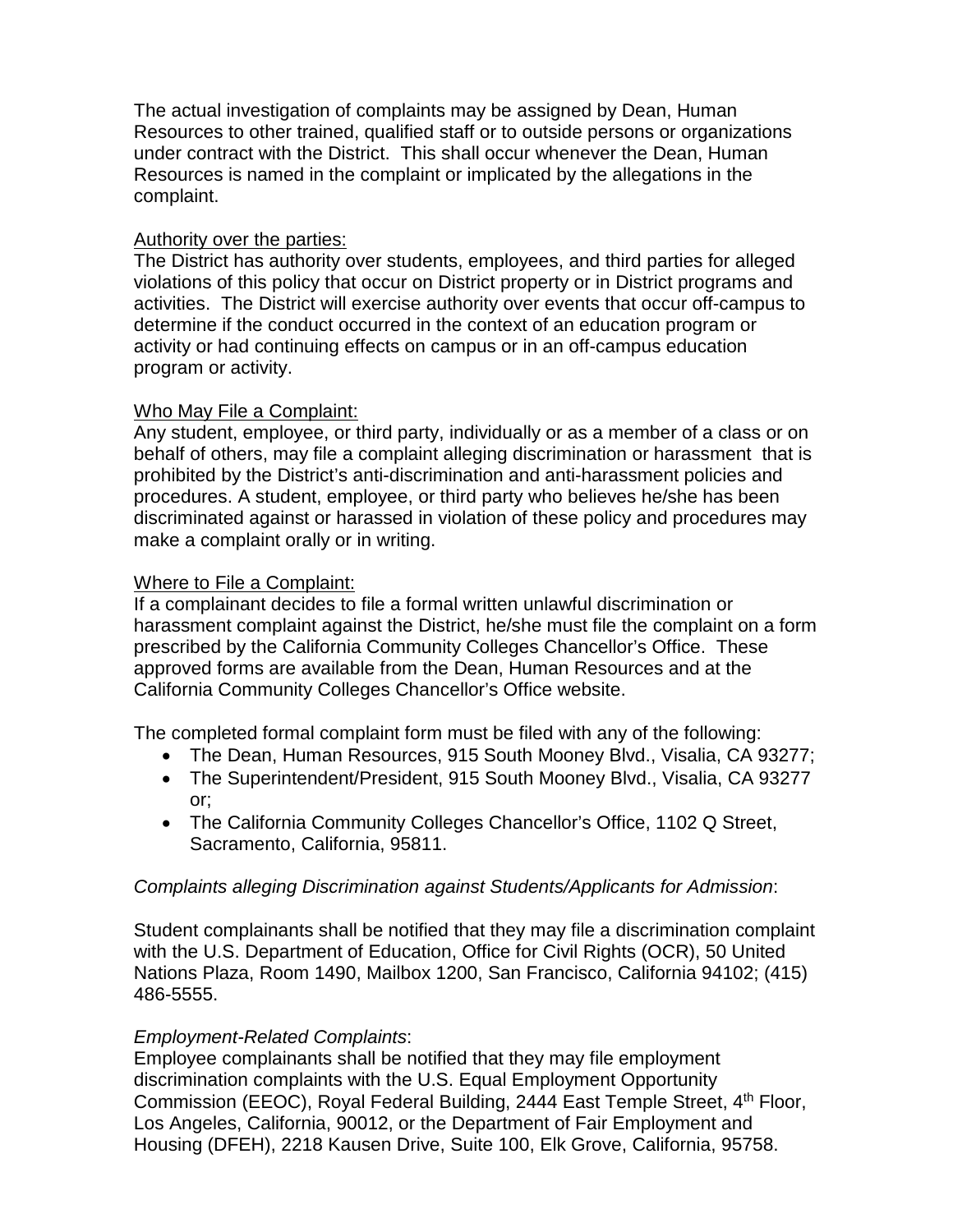Complaints filed with the EEOC and/or the DFEH should be forwarded to the California Community Colleges Chancellor's Office.

Any District employee who receives a harassment or discrimination complaint, regardless of whether it is brought by a student, employee, or third party, shall notify the Dean, Human Resources immediately. Upon receiving a Formal complaint, as described above, regardless of whether the complaint is brought by a student, employee, or third party, the District shall forward a copy of the Formal Complaint to the California Community Colleges Chancellor's Office.

#### Filing a Timely Complaint:

Since failure to report harassment and discrimination impedes the District's ability to stop the behavior, the District strongly encourages anyone who believes they are being harassed or discriminated against, to file a complaint. The District also strongly encourages the filing of such complaints as soon as possible after the alleged incident. While all complaints are taken seriously and will be investigated promptly, delay in filing impedes the District's ability to investigate and remediate.

All supervisors and managers have a mandatory duty to report incidents of harassment and discrimination; the existence of a hostile, offensive or intimidating work or educational environment, and acts of retaliation.

The District will investigate complaints involving acts that occur off campus if they are related to a District program or activity or if the discriminatory or harassing conduct interferes with or limits a student's, employee's, or applicant's ability to participate in or benefit from the school's programs or activities.

Communicating that the Conduct is Unwelcome: The District further encourages students and staff to let the offending person know immediately and firmly that the conduct or behavior is unwelcome, offensive, in poor taste or inappropriate.

Intake and Processing of the Complaint:Upon receiving notification of a harassment or discrimination complaint, the Dean, Human Resources shall:

- Upon approval by the parties involved, and when appropriate, undertake efforts to informally resolve the charges, including but not limited to mediation, rearrangement of work/academic schedules; obtaining apologies; providing counseling and/or training, etc.
- Advise the complainant that he/she need not participate in an informal resolution of the complaint, as described above, and has the right to end the informal resolution process at any time.
- Advise a student complainant or applicant for admission that he/she may file a complaint with the Office of Civil Rights of the U.S. Department of Education and employee complainants or applicants for employment may file a complaint with the Department of Fair Employment and Housing. All complainants should be advised that they have a right to file a complaint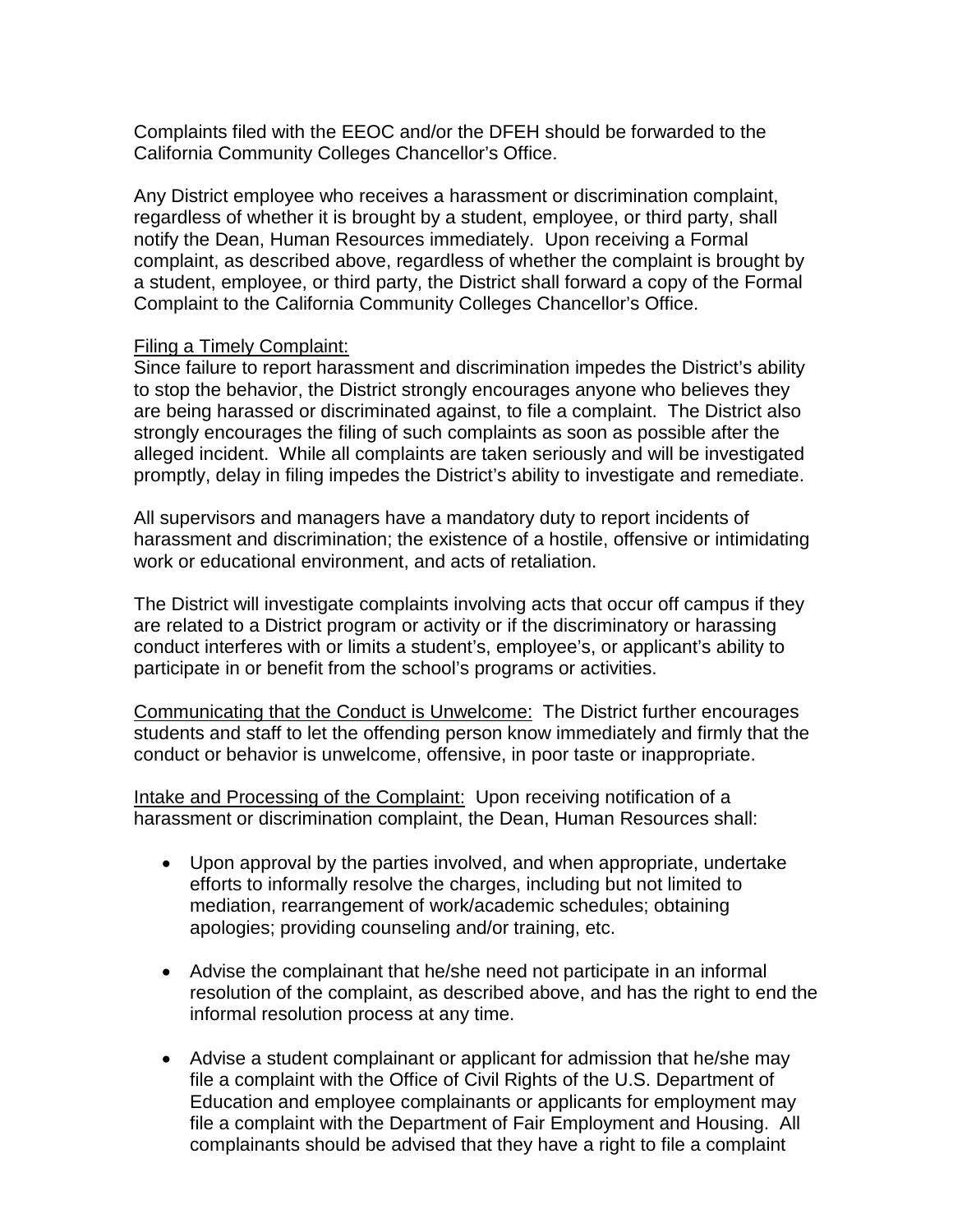with local law enforcement. The District must investigate even if the complainant files a complaint with local law enforcement. In addition, the District should ensure that complainants are aware of any available resources, such as counseling, health, and mental health services. The Dean, Human Resources shall also notify the California Community Colleges Chancellor's Office of the complaint.

• Take interim steps to protect a complainant from coming into contact with an accused individual, especially if the complainant is an alleged victim of violence, including sexual violence. The Dean, Human Resources should notify the complainant of his/her options to avoid contact with the accused individual and allow students to change academic situations as appropriate. For instance, the District may prohibit the parties from having any contact with each other pending the results of the investigation. When taking steps to separate the complainant and accused individual, the District shall minimize the burden on the complainant. For example, it is not appropriate to remove complainants from classes or housing while allowing accused individuals to remain.

#### Authorization of an Investigation:

The Dean, Human Resources shall:

- Authorize the investigation of the complaint, and supervise and/or conduct a thorough, prompt and impartial investigation of the complaint, as set forth below. Where complainants opt for informal resolution, the designated officer will determine whether further investigation is necessary to ensure resolution of the matter and utilize the investigation process outlined below as appropriate. In the case of a formal complaint, the investigation will include interviews with the complainant, the accused, and any other persons who may have relevant knowledge concerning the complaint. This may include victims of similar conduct.
- Review the factual information gathered through the investigation to determine whether the alleged conduct constitutes harassment, or other unlawful discriminatory conduct, giving consideration to all factual information and the totality of the circumstances, including the nature of the verbal, physical, visual or sexual conduct, and the context in which the alleged incidents occurred.

## Investigation of the Complaint:

The District shall promptly investigate every complaint and claim of harassment or discrimination. No claim of workplace or academic harassment or discrimination shall remain unexamined. This includes complaints involving activities that occur off campus and in connection with all the academic, educational, extracurricular, athletic, and other programs or activities of the District, whether those programs or activities take place in the District's facilities, on a District vehicle, or at a class or training program sponsored by the District at another location. The District shall promptly investigate complaints of harassment or discrimination that occur off campus if the alleged conduct creates a hostile environment on campus.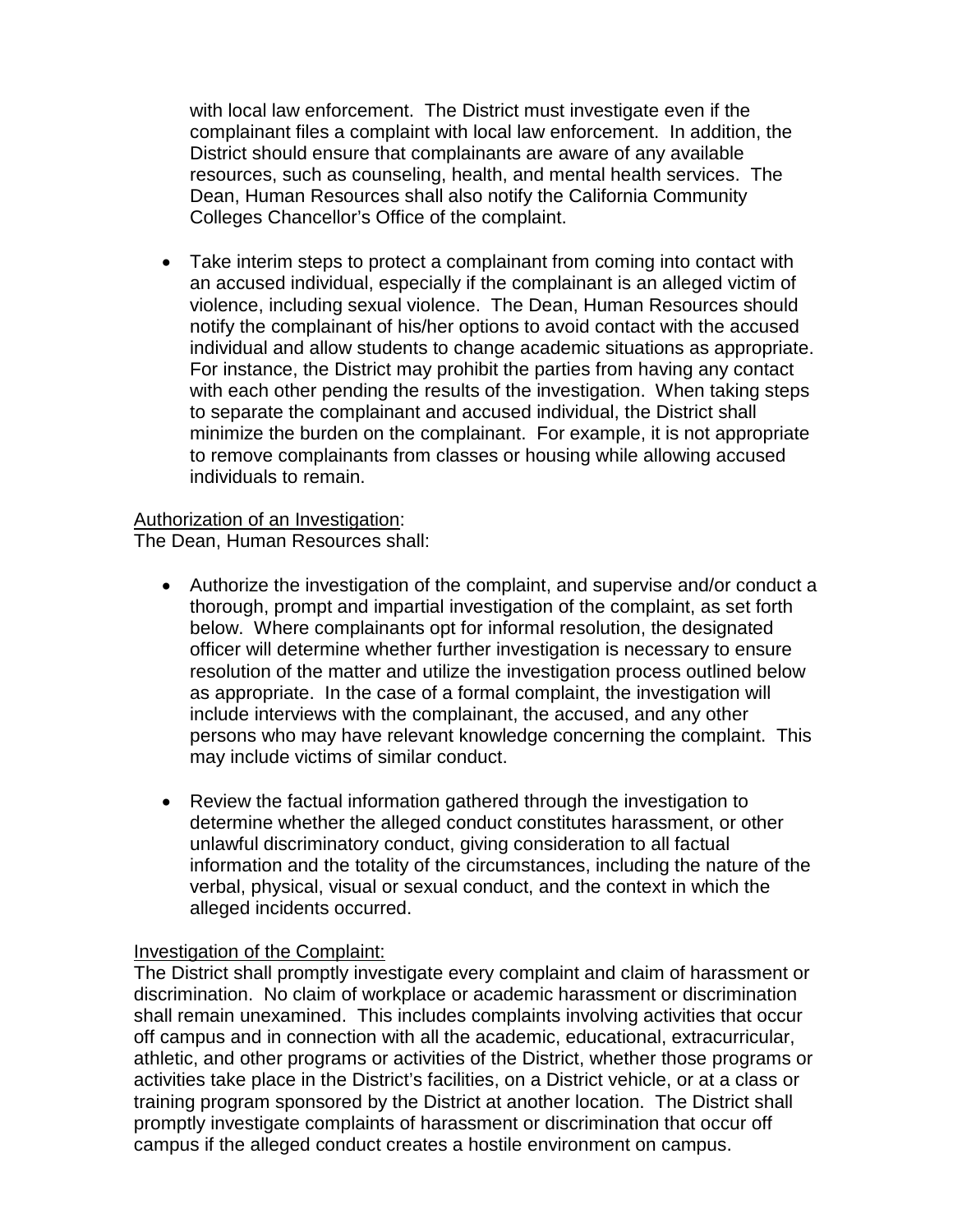As set forth above, where the complainant opts for an informal resolution, the Dean, Human Resources may limit the scope of the investigation, as appropriate. The District will keep the investigation confidential to the extent possible, but cannot guarantee absolute confidentiality because release of some information on a "need-to-know-basis" is essential to a thorough investigation. When determining whether to maintain confidentiality, the District may weigh the request for confidentiality against the following factors: the seriousness of the alleged harassment; the complainant's age; whether there have been other harassment complaints about the same individual; and the accused individual's rights to receive information about the allegations if the information is maintained by the District as an "education record" under the Family Educational Rights and Privacy Act (FERPA), 20 U.S. Code Section 1232g; 34 Code Federal Regulations Part 99.15. The District will inform the complainant if it cannot maintain confidentiality.

#### Investigation Steps:

The District will fairly and objectively investigate harassment and discrimination complaints. Employees designated to serve as investigators under this policy shall have adequate training on what constitutes discrimination, harassment including sexual harassment and sexual violence, and that they understand how the District's grievance procedures operate. The investigator may not have any real or perceived conflicts of interest and must be able to investigate the allegations impartially.

Investigators will use the following steps: interviewing the complainant(s); interviewing the accused individual(s); identifying and interviewing witnesses and evidence identified by each party; identifying and interviewing any other witnesses, if needed; reminding all individuals interviewed of the District's no-retaliation policy; considering whether any involved person should be removed from the campus pending completion of the investigation; reviewing personnel/academic files of all involved parties; reach a conclusion as to the allegations and any appropriate disciplinary and remedial action; and see that all recommended action is carried out in a timely fashion.

When the District evaluates the complaint, it shall do so using a preponderance of the evidence standard. Thus, after considering all the evidence it has gathered, the District will decide whether it is more likely than not that discrimination or harassment has occurred.

## Timeline for Completion:

The District will undertake its investigation promptly and swiftly as possible. To that end, the investigator shall complete the above steps, and prepare a written report within 90 days of the District receiving the complaint, unless an extension has been granted. The Dean, Human Resources will notify all the parties involved of the District's determination, in writing, within 10 days of the determination being made.

## Cooperation Encouraged:

All students and employees are expected to cooperate with a District investigation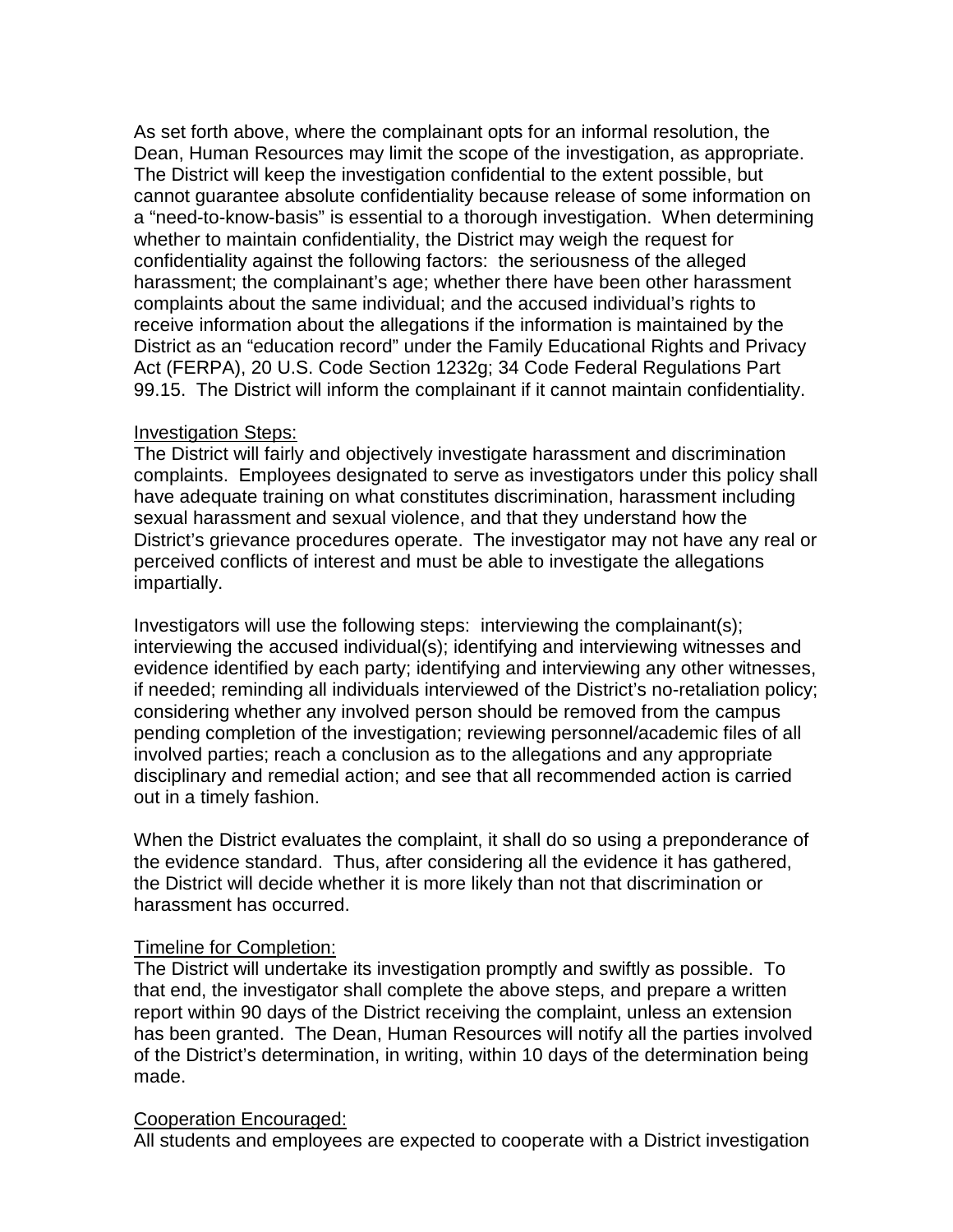into allegations of harassment or discrimination. Lack of cooperation impedes the ability of the District to investigate thoroughly and respond effectively. However, lack of cooperation by a complainant or witnesses does not relieve the District of its obligation to investigate. The District will conduct an investigation if it is discovered that harassment is, or may be occurring, with or without the cooperation of the alleged victim(s) and regardless of whether a complaint is filed. No employee will be retaliated against as a result of lodging a complaint or participating in any workplace investigation.

## Written Report:

The results of the investigation of a complaint shall be set forth in a written report that will include at least all of the following information:

- A description of the circumstances giving rise to the Formal Complaint;
- A summary of the testimony provided by each witness interviewed by the investigator;
- An analysis of relevant evidence collected during the course of the investigation;
- A specific finding as to whether there is probable cause to believe that discrimination, harassment, or retaliation occurred with respect to each allegation in the complaint; and
- Any other information deemed appropriate by the District.

## Confidentiality of the Process:

Investigations are best conducted within a confidential climate. Therefore, the District does not reveal information about ongoing investigations except as necessary to fulfill its legal obligations. The District will keep the investigation confidential to the extent possible, but it cannot guarantee absolute confidentiality because release of some information on a "need-to-know-basis" is essential to a thorough investigation and to protect the rights of accused students and employees during the investigation process and any ensuing discipline.

## Administrative Determination:

In any case not involving employment discrimination, within 90 days of receiving a formal complaint, the district shall complete its investigation and forward a copy of the investigative report to the Chancellor of the California Community Colleges, a copy or summary of the report to the complainant, and written notice setting forth all of the following to both the complainant and the Chancellor:

- The determination of the Superintendent/President or his/her designee as to whether there is probable cause to believe discrimination occurred with respect to each allegation in the complaint;
- A description of actions taken, if any, to prevent similar problems from occurring in the future;
- The proposed resolution of the complaint; and
- The complainant's right to appeal to the District governing board and the Chancellor California Community Colleges.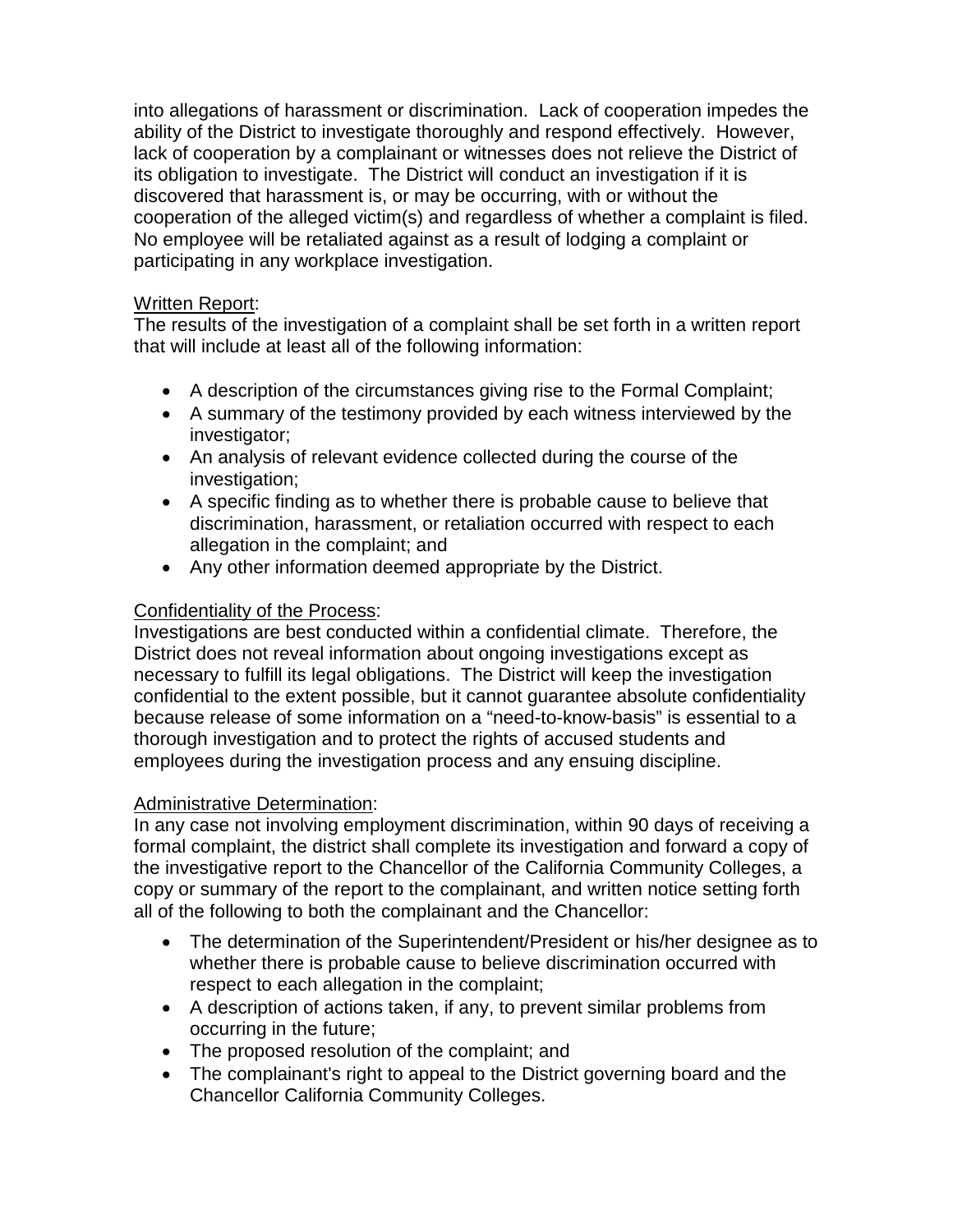In any case involving employment discrimination, within 90 days of receiving a formal complaint, the District shall complete its investigation and forward a copy or summary of the report to the complainant, and written notice setting forth all the following to the complainant:

- The determination of the Superintendent/President or his/her designee as to whether there is probable cause to believe discrimination occurred with respect to each allegation in the complaint;
- A description of actions taken, if any, to prevent similar problems from occurring in the future;
- The proposed resolution of the complaint; and
- The complainant's right to appeal to the district governing board and to file a complaint with Department of Fair Employment and Housing or the U.S Equal Employment Opportunity Commission.

## Discipline and Corrective Action:

If harassment, discrimination or retaliation occurred in violation of the policy or procedure, the District shall take disciplinary action against the accused and any other remedial action it determines to be appropriate. The action will be prompt, effective, and commensurate with the severity of the offense. Remedies for the complainant might include, but are not limited to:

- providing an escort to ensure that the complainant can move safely between classes and activities;
- ensuring that the complainant and alleged perpetrator do not attend the same classes or work in the same work area;
- preventing offending third parties from entering campus;
- providing counseling services or a referral to counseling services;
- providing medical services or a referral to medical services;
- providing academic support services, such as tutoring;
- arranging for a student-complainant to re-take a course or withdraw from a class without penalty, including ensuring that any changes do not adversely affect the complainant's academic record; and
- reviewing any disciplinary actions taken against the complainant to see if there is a causal connection between the harassment and the misconduct that may have resulted in the complainant being disciplined
- conducting climate surveys, including subsequent evaluation and corrective actions, as appropriate
- circulating memoranda to student and staff about pertinent District policy; and
- other remedies as deemed necessary by the District.

If the District imposes discipline, the nature of the discipline will not be communicated to the complainant. However, the District may disclose information about the sanction imposed on an individual who was found to have engaged in harassment when the sanction directly relates to the complainant's contact with the individual; for example, the District may inform the complainant that the harasser must stay away from the complainant.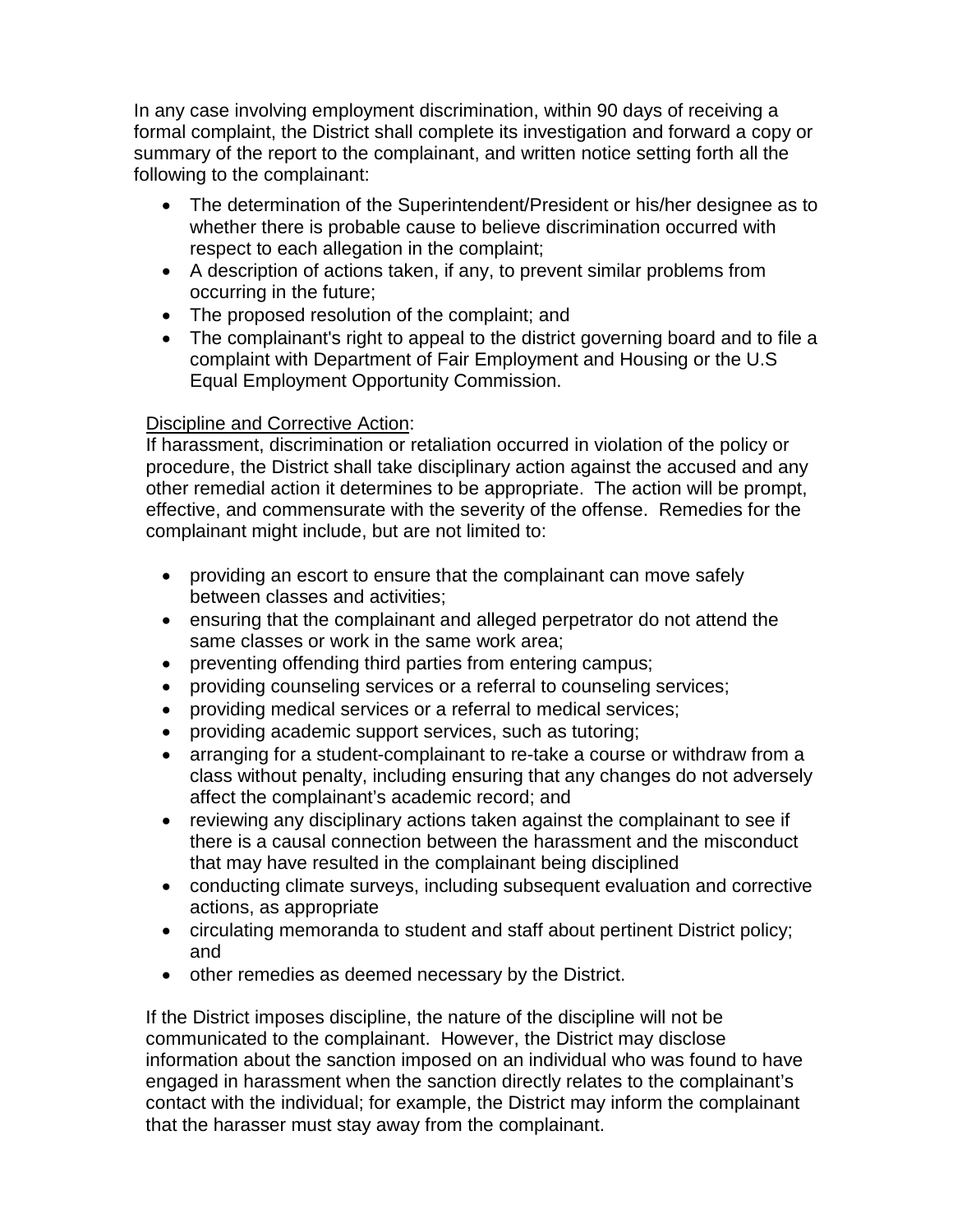Disciplinary actions against faculty, staff, and students will conform to all relevant statutes, regulations, personnel policies and procedures, including the provisions of any applicable collective bargaining agreement.

The District shall also take reasonable steps to protect the complainant from further harassment, or discrimination, and to protect the complainant and witnesses from retaliation as a result of communicating the complaint or assisting in the investigation.

The District will ensure that complainants and witnesses know how to report any subsequent problems and should follow-up with complainants to determine whether any retaliation or new incidents of harassment have occurred. The District shall take reasonable steps to ensure the confidentiality of the investigation and to protect the privacy of all parties to the extent possible without impeding the District's ability to investigate and respond effectively to the complaint.

If the District cannot take disciplinary action against the accused individual because the complainant refuses to participate in the investigation, it should pursue other steps to limit the effects of the alleged harassment and prevent its recurrence.

#### Appeals:

If the District imposes discipline against a student or employee as a result of the findings in its investigation, the student or employee may appeal the decision using the procedure for appealing a disciplinary decision.

If the complainant is not satisfied with the results of the administrative determination, he/she may, within fifteen days, submit a written appeal to the Board of Trustees. The Board shall review the original complaint, the investigative report, the administrative decision, and the appeal. The Board shall issue a final District decision in the matter within 45 days after receiving the appeal. A copy of the decision rendered by the Board shall be forwarded to the complainant. If the appeal is made to the Board in connection with a formal complaint, the District shall forward a copy of the Board's final decision to the California Community Colleges Chancellor's Office.

If the Board does not act within 45 days the administrative determination shall be deemed approved and shall become the final decision of the District in the matter.

In any case not involving workplace discrimination, harassment, or retaliation, the complainant shall have the right to file a written appeal with the California Community Colleges Chancellor's Office within thirty days after the Board issued the final District decision or permitted the administrative decision to become final. Such appeals shall be processed pursuant to the provision of Title 5 Section 59350.

In any case involving employment discrimination, including workplace harassment, the complainant may, at any time before or after the issuance of the final decision of the District, file a complaint with the Department of Fair Employment and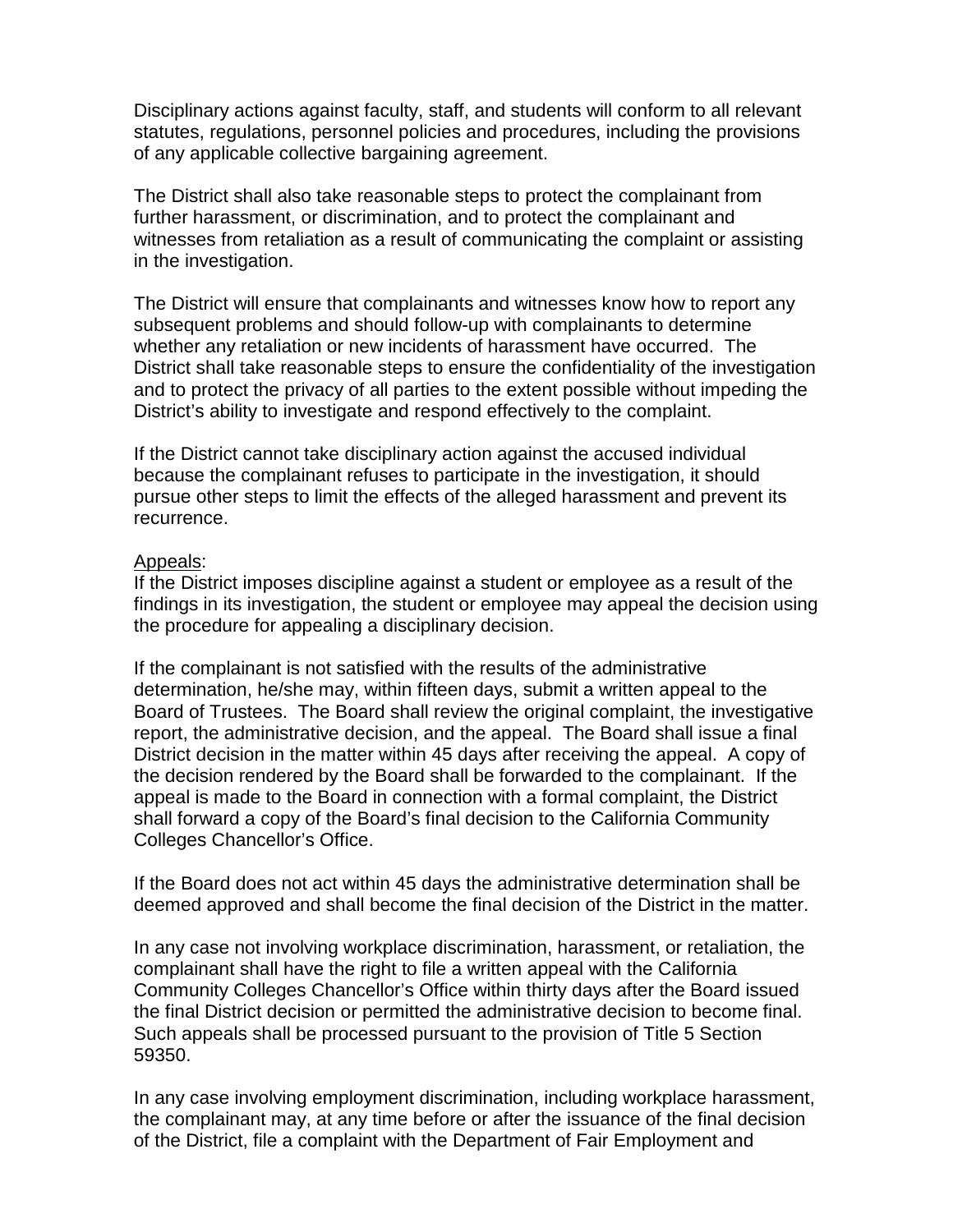Housing (DFEH), 2218 Kausen Drive, Suite 100, Elk Grove, California, 95759 or the U.S. Equal Opportunity Employment Commission (EEOC), Royal Federal Building, 255 East Temple Street, 4<sup>th</sup> Floor, Los Angeles, California, 90012.

In cases involving student discrimination, including harassment, the complainant may, at any time before or after the issuance of the final decision of the District, file a complaint with the U.S. Department of Education, Office for Civil Rights (OCR), 50 United Nations Plaza, Room 1490, Mailbox 1200, San Francisco, California, 94102; (415) 486-5555.

## Extension of Time:

Within 150 days of receiving a formal complaint, the District shall forward to the California Community Colleges Chancellor's Office the original complaint, the investigative report, a copy of the written notice to the complainant setting forth the results of the investigation, a copy of the final administrative decision rendered by the Board or indicating the date upon which the decision became final, and a copy of the notification to the complainant of his/her appeal rights. If, due to circumstances beyond its control, the District is unable to comply with the 150-day deadline for submission of materials, it may file a written request for an extension of time no later than ten days prior to the expiration of the deadline.

## File Retention:

The District will retain on file for a period of at least three years after closing the case copies of:

- the original complaint;
- the investigatory report;
- the summary of the report if one is prepared;
- the notice provided to the complainant, of the District's administrative determination and his/her right to appeal;
- any appeal;
- the District's final decision;
- Documentation of any corrective action taken.

The District will make such documents available to the Chancellor of the California Community Colleges upon request.

Where the complaint allegation consists of Sexual Misconduct, as defined by Title IX, the following applies:

## Sexual Misconduct:

- Sexual misconduct includes sexual harassment and sexual violence.
- Sexual harassment may include unwelcome sexual advances, requests for sexual favors, and other verbal, visual, or physical conduct of a sexual nature, made by someone from or in the work or education setting.
- Sexual violence refers to physical sexual acts perpetrated against a person's will or when a person is incapable of giving consent due to the victim's use of drugs or alcohol or due to an intellectual or other disability. Sexual violence includes rape, sexual assault, sexual battery, and sexual coercion.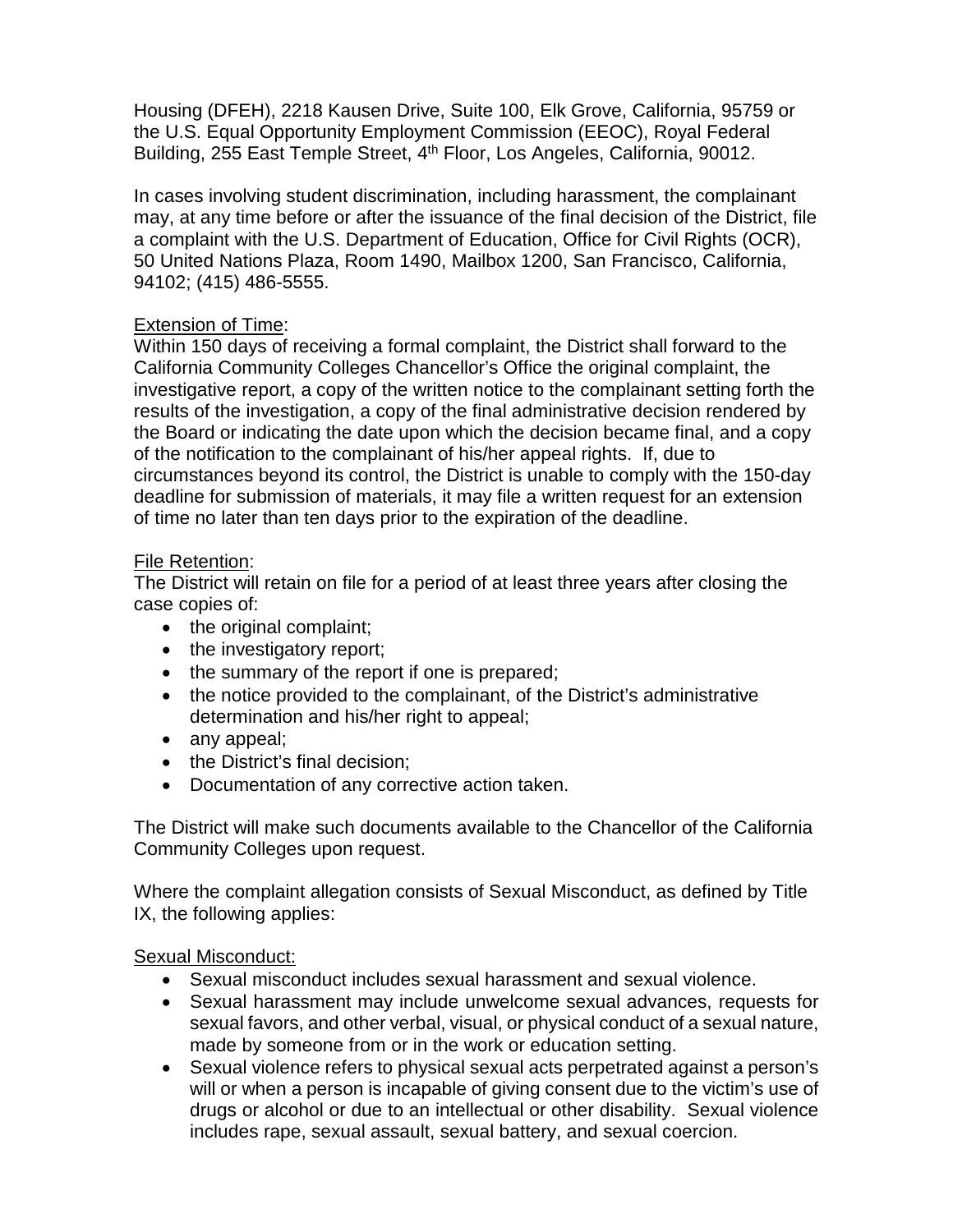- Affirmative consent means an affirmative, conscious, and voluntary agreement to engage in sexual activity.
- Sexual misconduct creates a hostile environment if the conduct is sufficiently serious that it interferes with or limits a student's ability to participate in or benefit from the District's program. A single or isolated incident may create a hostile environment if the incident is sufficiently severe.

#### Complaint Procedure:

Where the complaint involves a minor, the District will comply with California mandated reporting requirements.

All responsible employees are required to report all actual or suspected sexual misconduct to the Title IX Coordinator immediately. A responsible employee is any employee who has the authority to take action to redress sexual misconduct, who has been given the duty of reporting incidents of sexual misconduct to the Title IX Coordinator or Dean, Human Resources, or whom a student or employee could reasonable believe has this authority or duty. The District is on notice if a responsible employee knew, or in the exercise of reasonable care should have known, about the sexual misconduct.

Any person may make a complaint by contacting the Title IX Coordinator directly. The District's Title IX Coordinator is John Bratsch, Dean, Human Resources, located at the District's Human Resources Office. The Title IX Coordinator will receive all relevant details about the alleged sexual misconduct reported to the District responsible employee in order to determine what occurred and how to resolve the situation. This includes the names of alleged victim and alleged perpetrator (if known), and the date, time, and location of the alleged sexual misconduct.

## Privileged or Confidential Reporting:

A District employee should, whenever possible, before a student or employee reveals information that he/she may wish to keep confidential, ensure that the person making the report understands the employees obligations to report to the Title IX Coordinator, the victims option to request confidentiality, which the District will take into consideration, and the victims ability to share the information confidentially with designated District employees.

Professional, licensed, mental health counselors, who provide mental-health counseling to members of the District community, or interns, graduate students, and others supervised by professional licensed counselors, are not required to report any information to the Title IX Coordinator.

Non-professional counselors who work or volunteer in the Health Center including front desk personnel and student employees in the course of their duties, may maintain confidentiality. They are not required to report actual or suspected sexual misconduct to the Title IX Coordinator in a way that identifies the student without the victim's consent.

Upon Receiving the Complaint – Health and Safety: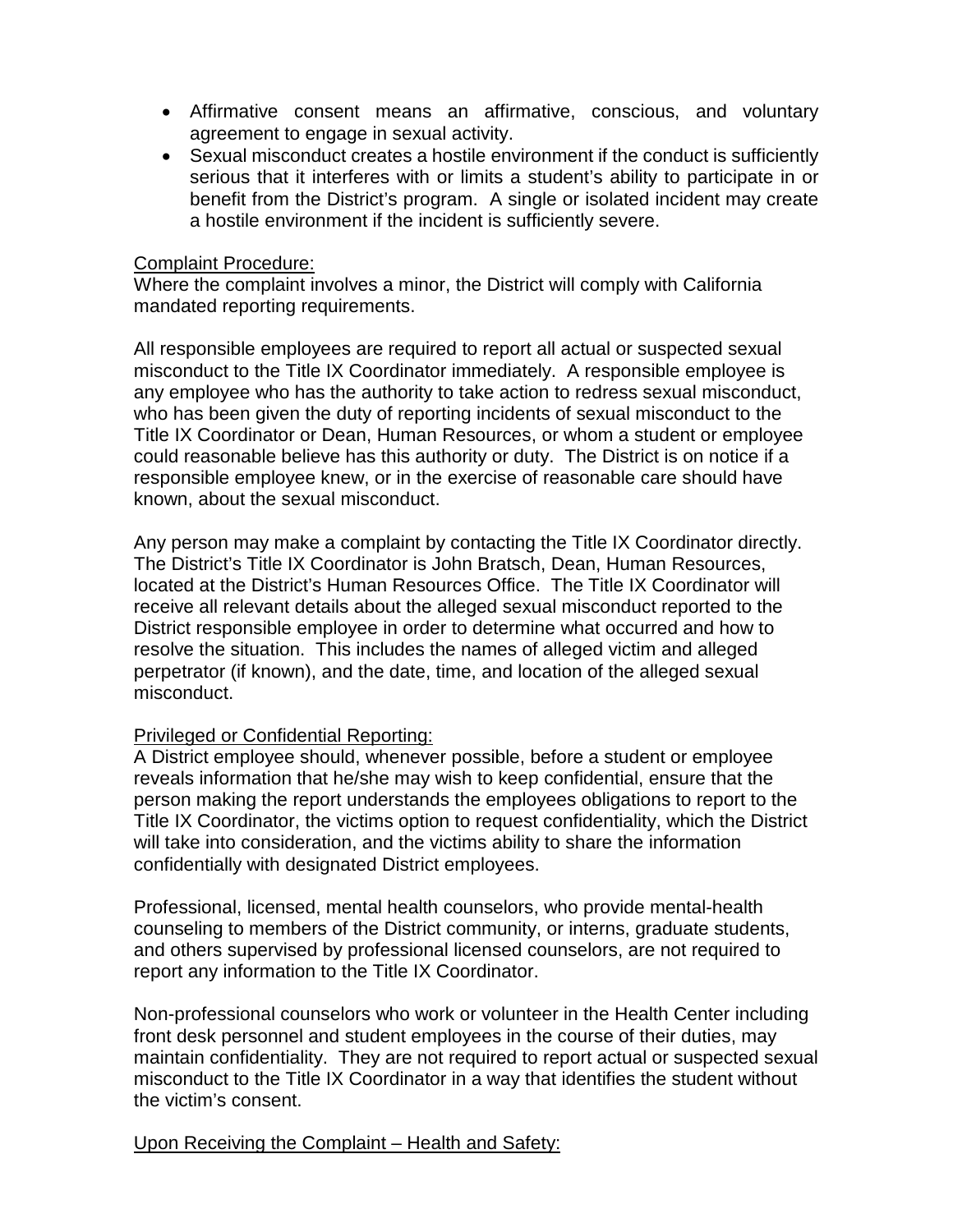The Title IX Coordinator, together with the District Chief of Police, will make an immediate assessment concerning the health and safety of the victim and campus community as a whole. The District will provide the reporting party and responding party with immediate, interim measures necessary to protect his/her health and safety. These immediate, interim measures may include as examples: providing an escort to ensure that the victim can move safely between classes, ensuring that the victim and perpetrator do not attend the same classes or work in the same area, preventing offending third parties from entering campus, providing counseling services or a referral to counseling services, providing academic support services, such as tutoring, arranging for a victim to retake a course or withdraw from a course without penalty, including ensuring that any changes do not adversely affect the victims' academic record, and reviewing any disciplinary actions taken against the victim to see if there is a causal connection between the harassment, discrimination, or retaliation and the misconduct that may have resulted in the victim being disciplined .

Where the District determines that there is a substantial threat to the campus community, it will issue a timely warning. The District will issue the warning according to District Administrative Procedures. The District will not to disclose the victim's name or other identifying information when issuing the warning.

#### Communicating that the Conduct is Unwelcome:

The employee or student may, but is not required to let the offending person know immediately and firmly that the conduct or behavior is unwelcome, offensive, in poor taste, or inappropriate. This is not required.

#### Intake and Processing of the Complaint:

If the District determines that a sexual misconduct complaint is appropriate for informal resolution, it may permit an informal resolution, including mediation. All parties, including the complainant and respondent, must receive full disclosure of the allegations and information about options for formal resolution before voluntarily agreeing to participate in an informal resolution. If parties agree to an informal resolution, the District does not have to complete a full investigation and adjudication of a report of sexual misconduct.

## Confidentiality:

Where the victim requests confidentiality regarding a reportable incident, the District will take all reasonable steps to comply with the victim's request or inform the victim when it cannot ensure confidentiality. The District will not disclose the name of the victim unless the victim provides written consent after being informed of his/her right to have the information withheld. Where the victim insists that the District not disclose his/her name or other identifiable information to the alleged perpetrator, the District will inform the victim that its ability to respond will be limited. The District will evaluate this request in the context of its responsibility to provide a safe and nondiscriminatory environment for all employees and students. When weighing a request for confidentiality against the seriousness of the alleged harassment, the Title IX Coordinator will take the factors listed above into consideration.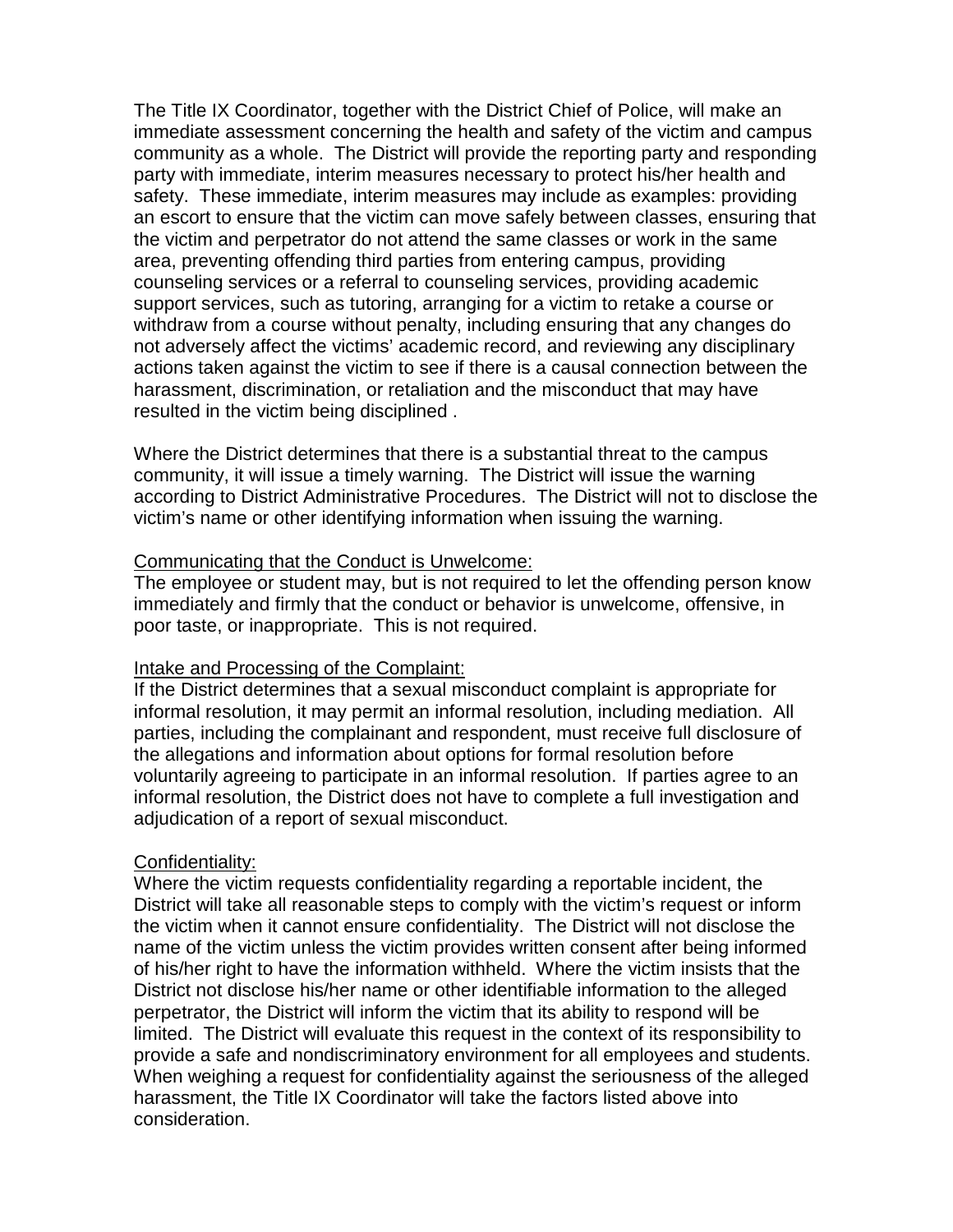## Fact-Finding Investigation:

Where the victim has filed a criminal complaint with local law enforcement, the District will consider what information the District is able to share, pursuant to state and federal law, to ensure that victims are not unnecessarily required to give multiple statements about a traumatic event. The District will continue to conduct its own thorough, reliable, prompt, and impartial investigation. The District will normally complete its sexual misconduct investigation within 90 days of receiving the complaint, unless extended by the Title IX Coordinator for good cause. The Title IX Coordinator will notify the victim and accused in writing of the reason for the extension and the projected new timeline.

The victim and accused will have equal opportunity to present relevant witnesses and other evidence to the District investigator. The District will provide the same opportunities to the victim and accused, for example if the District permits the victim or accused to have a lawyer or other advisor present, it must do so for the other party. Any District imposed restrictions on the ability of a lawyer or other advisor to speak or participate in the interview must also apply equally.

The results of the fact-finding investigation will be set out in a formal investigative report which will include the requirements listed above and a credibility determination of the victim, accused, and witnesses.

## Reporting to California Community Colleges Chancellor's Office:

The District considers all sexual misconduct complaints to be formal complaints. The Title IX Coordinator or other designated person must notify the State Chancellor's Office of any sexual misconduct complaints. Upon completing the investigation, the District shall forward to the California Community Colleges Chancellor's Office a copy of the investigative report and administrative determination and to the complainant a copy or summary of the investigative report and administrative determination.

## Dissemination of Policy and Procedures:

District Policy and Procedures related to harassment and discrimination will include information that specifically addresses sexual violence. District policy and procedures will be provided to all students, faculty members, members of the administrative staff and members of the support staff, and will be posted on campus and on the District's website.

When hired, employees are required to sign that they have received the policy and procedures, and the signed acknowledgment of receipt is placed in each employee's personnel file. In addition, these policies and procedures are incorporated into the District's course catalogs and orientation materials for new students.

## Training:

All new supervisory employees must be provided with anti-discrimination training and education within six months of their assumption of a supervisory position. The District shall provide anti-discrimination training, including sexual harassment training and education, to each supervisory employee once every two years.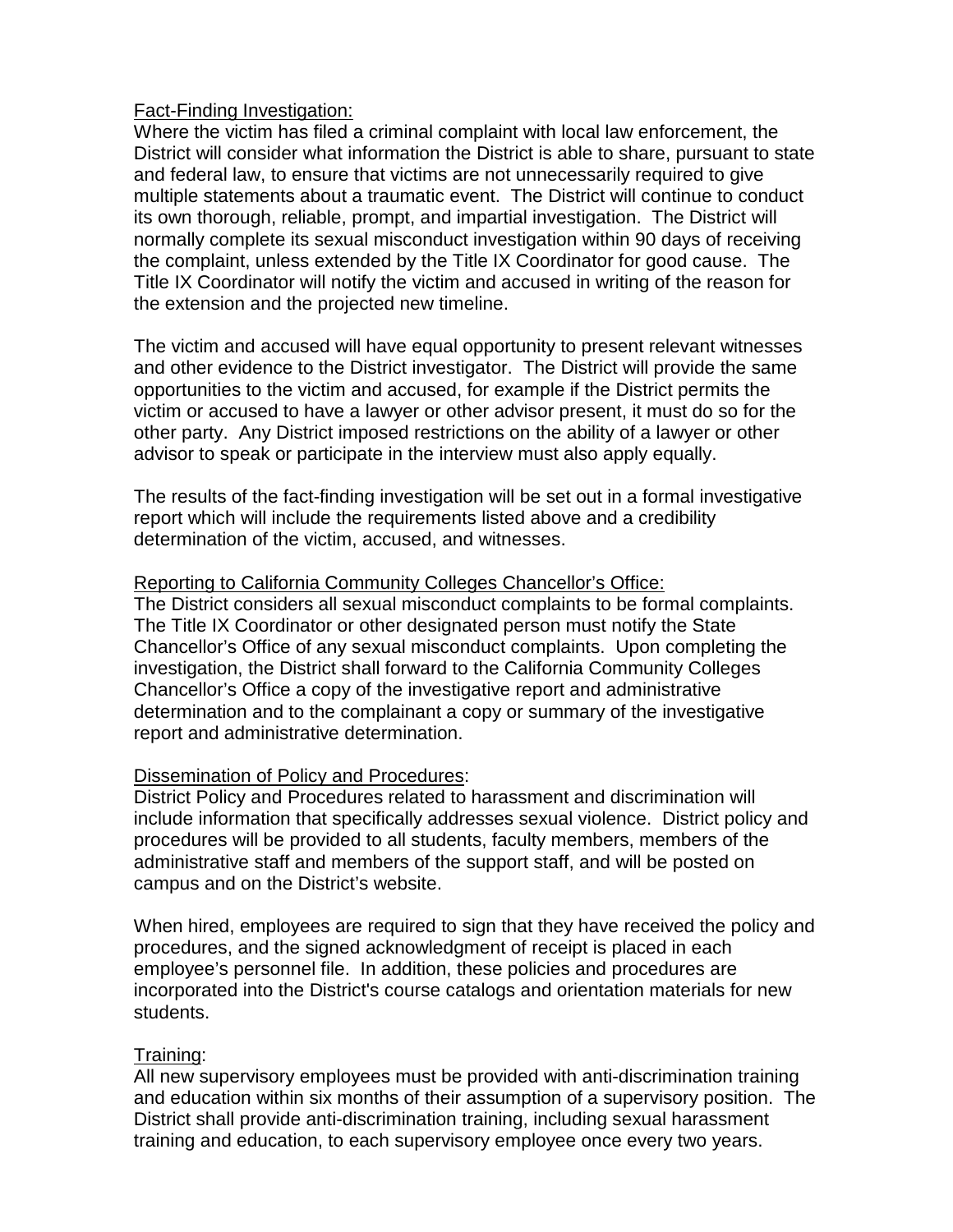The training and education required by this procedure shall include information and practical guidance regarding the federal and state statutory provisions concerning the prohibition against and the prevention and correction of discrimination, including sexual harassment and the remedies available to victims of discrimination, harassment, sexual harassment in employment. The training and education shall also include practical examples aimed at instructing supervisors in the prevention of harassment, discrimination, and retaliation, and shall be presented by trainers or educators with knowledge and expertise in the prevention of harassment, discrimination, and retaliation.

The District will maintain appropriate records of the training provided, including the names of the supervisory employees trained, the date of training, sign in sheets, copies of all certificates of attendance or completion issued, the type of training provided, a copy of all written or recorded training materials, and the name of the training provider. If the training is provided by webinar, the District will maintain a copy of the webinar, all written materials used by the training and all written questions submitted during the webinar, and document all written response or guidance the trainer provided during the webinar. The District will retain these records for at least two years.

#### Education and Prevention for Students:

In order to take proactive measures to prevent the discrimination and harassment towards students and applicants for admission, including sexual harassment and violence, the District will provide preventive education programs and make victim resources, including comprehensive victim services, available. The District will include such programs in their orientation programs for new students, and in training for student athletes and coaches. These programs will include discussion of what constitutes discrimination and harassment, including sexual harassment and sexual violence, the District's policies and disciplinary procedures, and the consequences of violating these policies. A training program or informational services will be made available to all students at least once annually.

The education programs will also include information aimed at encouraging students to report incidents of discrimination and harassment, including sexual harassment and sexual violence to the appropriate District and law enforcement authorities. Since victims or third parties may be deterred from reporting incidents if alcohol, drugs, or other violations of District or campus rules were involved, the District will inform students that the primary concern is for student safety and that use of alcohol or drugs never makes the victim at fault for sexual harassment and/or violence. If other rules are violated, the District will address such violations separately from an allegation of sexual harassment and/or violence.

References: 20 U.S. Code Sections 1681 et seq.; Education Code Sections 212.5, 231.5, 66281.5, and 67386; Government Code Section 12950.1; Title 5 Sections 59320, 59324, 59326, 59328, and 59300 et seq.; Title 2 Sections 11023 and 11024; 34 Code of Federal Regulations Section 106.8(b) Adopted: November 7, 2019